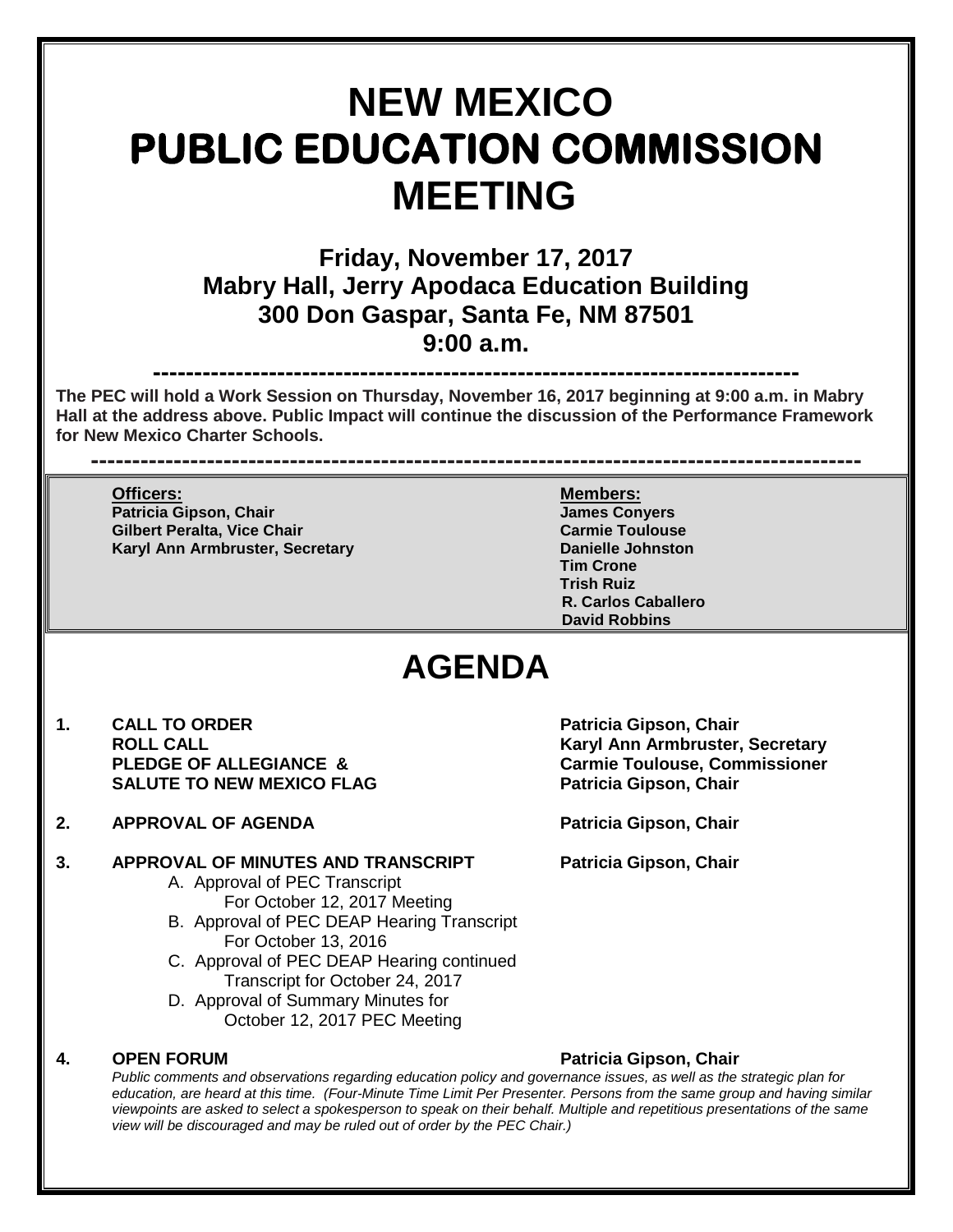### **5. DISCUSSION AND POSSIBLE ACTION ON Katie Poulos, Director CHARTER SCHOOL AMENDMENTS Charter School Division**

- A. Dream Diné Charter School
	- i. Change to Material Terms-Educational Program
- B. Health Leadership High School
	- i. Change to Performance Framework-Mission-Specific Indicator
- C. J. Paul Taylor Academy
	- i. Change to material terms-Operational Structure
		- (Length of School Day and Length of School year)
	- ii. Change to Performance Framework-Mission-Specific Indicator
- D. Mission Achievement Success Charter School
	- i. Add a Second School Site

### **6. REPORT FROM OPTIONS FOR PARENTS & THE Katie Poulos, Director CHARTER SCHOOL DIVISION--DISCUSSION AND Charter School Division POSSIBLE ACTIONS**

- A. Charter School Division Update
- B. School Governance Changes
	- i. Cariños De Los Niños Charter School
	- ii. Coral Community Charter School
	- iii. Dzit Dit'Looi School of Empowerment Action and Perseverance (DEAP)
	- iv. Gilbert L. Sena Charter High School
	- v. La Promesa Early Learning Center
	- vi. New Mexico Connections Academy
	- vii. North Valley Academy
	- viii. Red River Valley Charter School
	- ix. Southwest Aeronautics, Mathematics, and Sciences Academy
	- x. Student Athlete Headquarters Academy
	- xi. Taos International School
	- xii. Turquoise Trail Community Charter School

### **7. DISCUSSION AND POSSIBLE ACTION ON** Katie Poulos, Director<br>SCHOOLS REQUIRED TO PROVIDE MONTHLY Charter School Division **SCHOOLS REQUIRED TO PROVIDE MONTHLY FINANCIAL REPORTING** A. Sandoval Academy of Bilingual Education B. Roots and Wings community School **C.** Cariños de Los Niños charter School 8. **DISCUSSION AND POSSIBLE ACTION ON THE** Katie Poulos, Director<br>2018 NOTICE OF INTENT FOR NEW CHARTER Charter School Division **2018 NOTICE OF INTENT FOR NEW CHARTER SCHOOLS 9. DISCUSSION AND POSSIBLE ACTION ON THE Patricia Gipson, Chair ROLL-OUT OF THE PERFORMANCE FRAMEWORK 10. DISCUSSION AND POSSIBLE ACTION ON 2018 Gilbert Peralta, Vice Chair PEC MEETING CALENDAR 11. REPORT FROM THE CHAIR Patricia Gipson, Chair** A. Update from New Mexico Charter Coalition B. Update from New Mexico School Board Assn. **12. PEC COMMENTS Patricia Gipson, Chair**